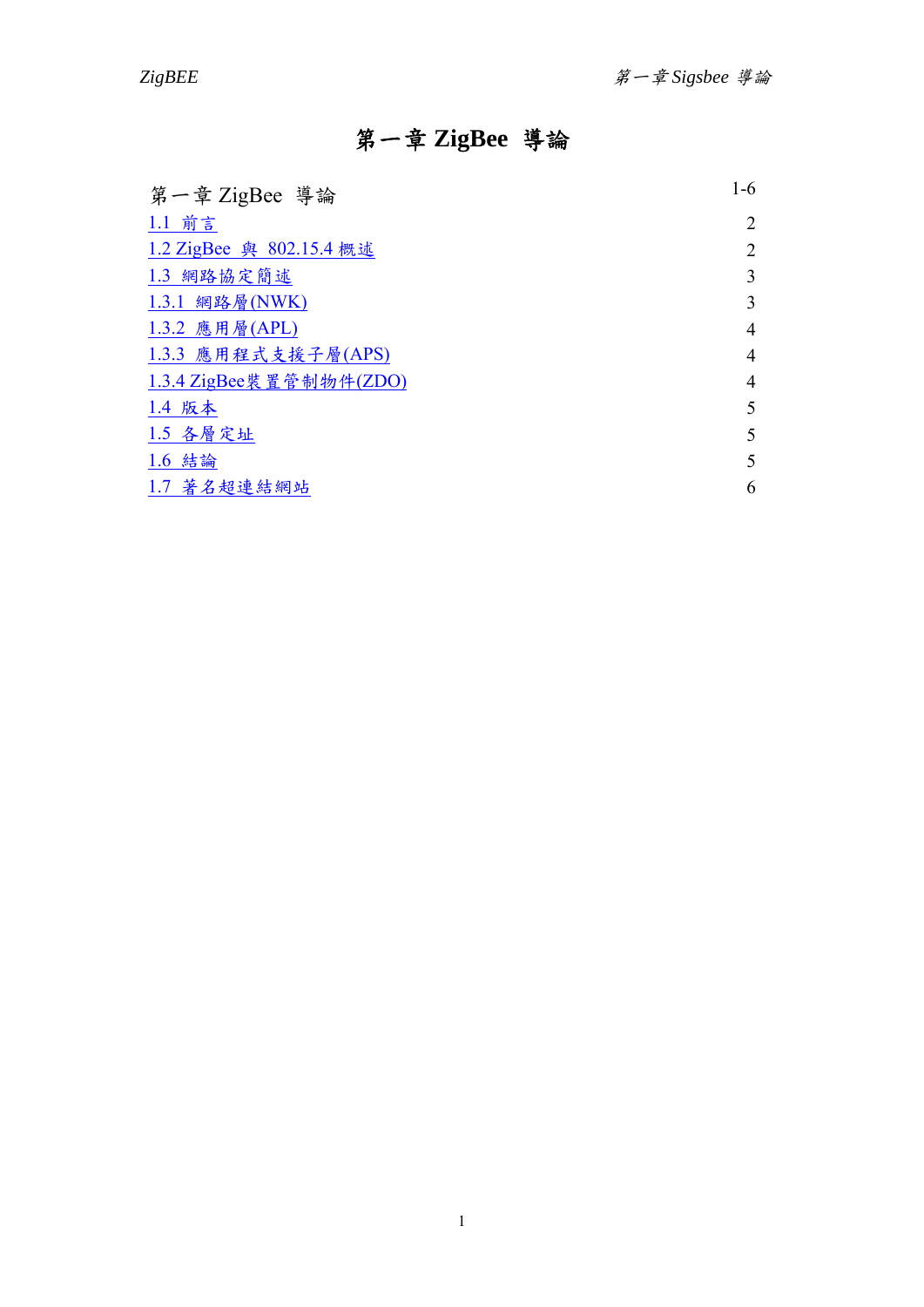# 第一章 **ZigBee** 導論

# <span id="page-1-0"></span>**1.1** 前言

近年來,隨著微機電科技的進步與無線傳輸技術之蓬勃發展,無線感測網路 (Wireless Sensor Network, WSN) 的應用範圍越來越廣,透過布建大量、便宜而 低耗電的感測及通訊裝置,在各種複雜的無線網路互聯互通的環境下,搭配各類 固定式或攜帶式的電子資料搜集裝置,在任何時間、任何地點將可輕易的取得各 類實體環境資訊,諸如老人生理資訊、住家環境狀態監控、入侵安全防護,生產 線之產品資訊、物流體係之物品動態資訊等,進而針對個人需求來提供適當的服 務,或是針對整體生產系統來提供即時的決策資訊(盧坤勇, 2008; Hac, 2003; Jedermann et al., 2006; Mitty & Flores, 2007)。在ZigBee無線通訊模組之蓬勃發展 下,加上各類數位感測儀器之普及應用,上述無線居家照護、週遭環境資訊、安 全監控、或是應用在生產作業系統之系統資訊搜集,行動運算及無所不在的網路 世界將逐漸成為我們生活環境的一部分,人類將進入所謂智慧型生活環境時代, 而資訊科技除了原有應用的領域外,也將在人們居家生活中大放異彩,這是近年 來「[Ubiquitous Network](http://www.eettaiwan.com/search/keyword.php?keywords=Ubiquitous+Network&ACTION_TYPE=SEARCH&operation=PHRASE&search_mod=advanced§ion=ALL&encode=1&sub_form=quickform)ing」急欲實現的概念。

隨著PC功能持續進步以及網路的普及,使得通訊設施之使用成本越來越 低,許多開發中國家之國民可以方便的使用寬頻上網,因此許多學者紛紛建議運 用網際網路來建構遠端監控系統(Kun, 2001; Vaźquez et al., 2007; Su, 2008)。透過 網際網路之解決方案,醫生可以方便的擷取居家照護之病人資訊。由於許多居家 照護所使用之醫療儀器仍是傳統形式,量測資料需要以人工方式輸入電腦,此種 方式將增加資料錯誤機會。若將現代化之數位儀器搭上無線感測網路系統,將使 得監控系統更加即時、透明及自動。

## **1.2 ZigBee** 與 **802.15.4** 概述

所謂 ZigBee 乃一商業聯盟組織,其成立宗旨乃為發展一個可靠、合乎成本 效益及低耗能之無線網路標準(含產品)。ZigBee 也代表一種無線網路協定, 主要由 Honeywell 公司組成的 ZigBee Alliance 制定,從 1998年開始發展。底層 是採用 IEEE 802.15.4 標準規範的媒體存取層與實體層。主要特色有低速、低耗 電、低成本、支援的點、支援多種網路拓撲、應用簡單、快速、可靠、 安全。

ZigBee 使用技術乃依據 IEEE 802.15.4 標準,並特別針對實體層 MAC 層定 義相關網路架構。ZigBee 網路架構如圖 1 所示,其中 PHY 與 MAC 層由 IEEE 制定標準,而 NWK 與 APL(包含、APS、APO、ZDO)由 ZigBee 聯盟制定標準 (ZigBee Specifications, 2005)。

[↑](#page-0-0)**[H](#page-0-0)**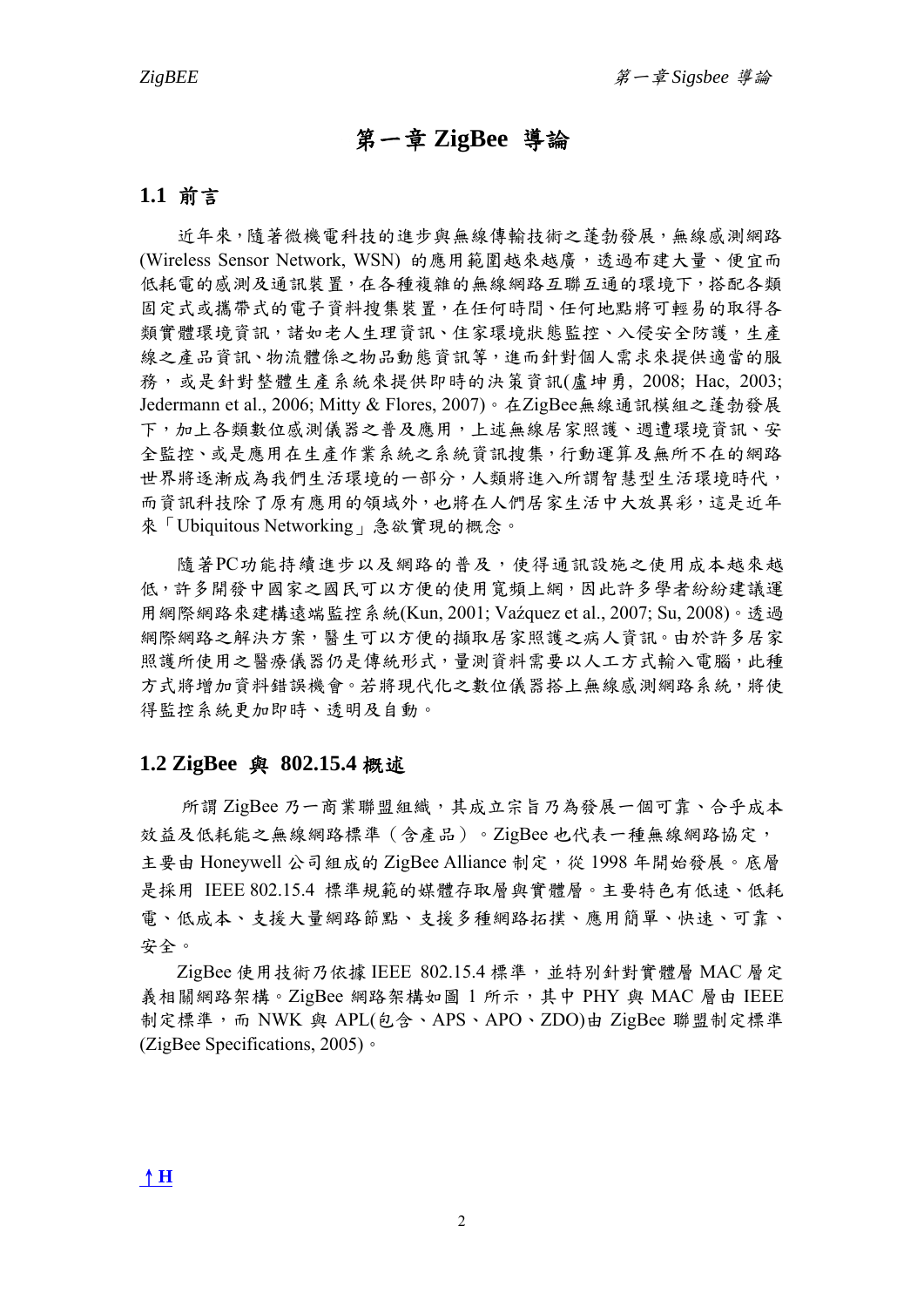<span id="page-2-0"></span>

圖 1. ZigBee 網路架構與運作功能示意圖

在實體層方面,此網路支援三種頻帶:2.4GHz(搭配 16 個通道)、915 MHz(搭 配 10 個通道)及 868 MHz(搭配 1 個通道)。前述頻帶均使用 DSSS 接取模式,而 2.4GHz 另支援 O-QPSK 接取模式搭配中繼點為 915 及 868 MHz 模式。

有關 MAC 層方面, ZigBee 定義了兩種節點型式: Reduced Function Devices (RFDs) 和 Full Function Devices (FFDs)。在網路拓樸方面, ZigBee 使用三種網路 拓樸: Star、Tree 及 Mesh。FFD 通常用於 PAN 網路之協調者及充當 Router, 而 RFD 則用於端點資料接取及充當傳令者(Sensor/Actuator)。

ZigBee 應用層是由一組 APO、ZDO 及 APS 所組成,ZigBee 應用可由分布 在網路節點上之一組 APO(Application Object) 所組成,APO 可由軟體來實現, 它用來控制硬體元件,包括變壓器、開關及顯示燈。ZDO 則負責提供對應之服 務給 APO,包括網路之搜尋及連網,同時負責網路通訊及網路安全控管。APS 負責在 APO 和 ZDO 之間轉送資料。在實作 ZigBee 應用時,所有介面屬性及訊 息格式必須符合 ZigBee 聯盟制定之標準,而 ZigBee 應用組件之提供者,其產品 及介面屬性必須能與聯盟成員之產品互相聯通。因此,運用 ZigBee 模組可以快 速且方便的建構無線感測網路。

ZigBee 協定層從下到上分別為實體層(PHY)、媒體存取層(MAC)、網 路層(NWK)、應用層(APL)等。網路裝置的角色可分為 ZigBee Coordinator、 ZigBee Router、ZigBee End Device 等三種。支援網路拓撲有 Star、Tree、Mesh 等三種。

# **1.3** 網路協定簡述[↑](#page-0-0)**[H](#page-0-0)**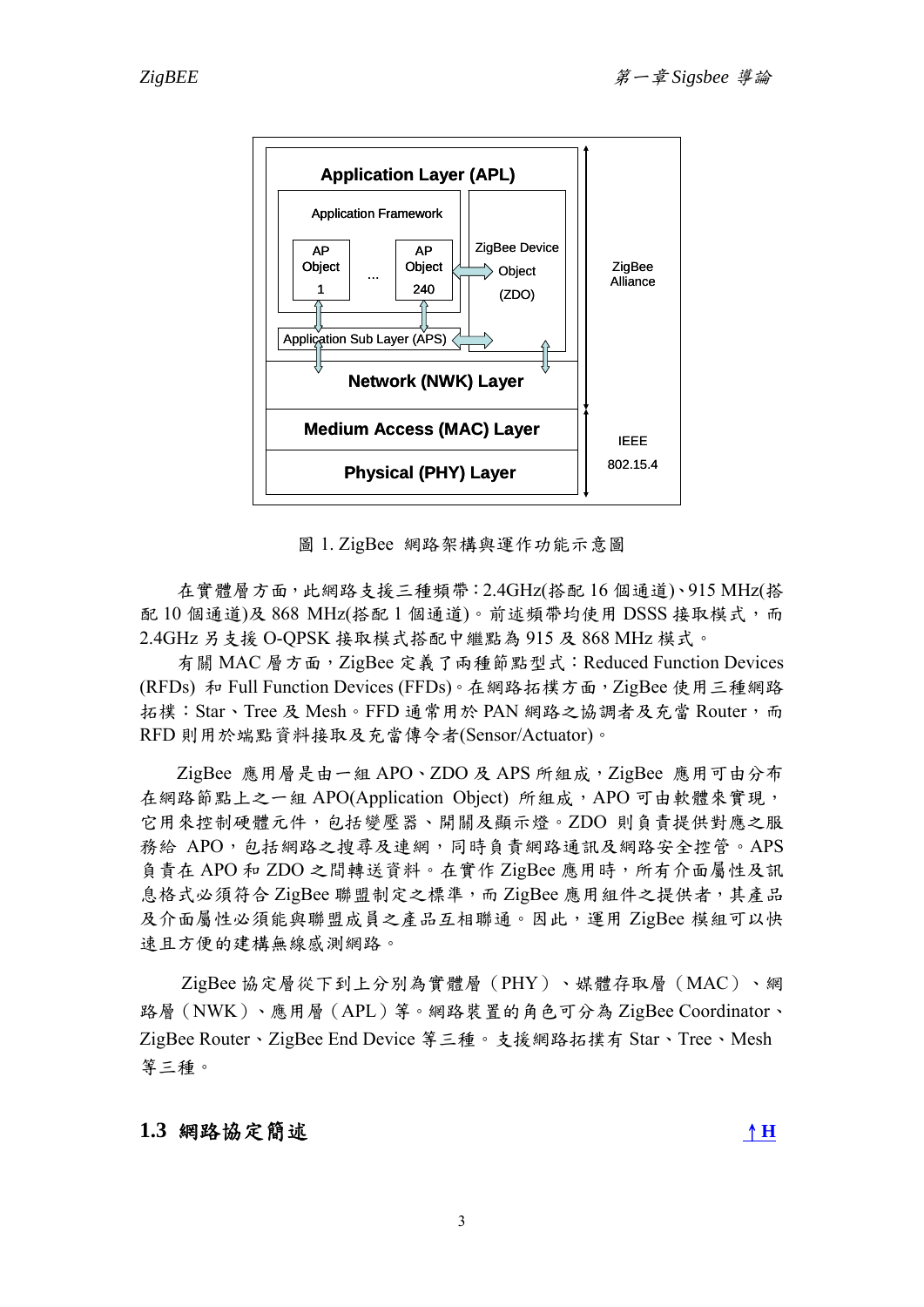#### <span id="page-3-0"></span>**1.3.1** 網路層**(NWK)**

網路層負責以下工作:

- 加入與離開某個網路
- 將封包作安全性處理
- 傳送封包到目標節點
- 找尋並維護節點間的繞徑路線
- 搜尋鄰近節點
- 儲存相鄰節點資訊

ZigBee Coordinator 額外工作:

- 發起一個網路
- 設定各項網路參數
- 分派網路位址並規範網路位址分發原則

#### **1.3.2** 應用層**(APL)**

- ZigBee 應用層包含應用程式支援子層(APS)、應用程式框架(AF)、ZigBee 裝置管控物件(ZDO)與各廠商定義的應用程式物件。
- APS 次層提供網路層與應用層之間的介面,維持物件之間的連結表 (binding table),並在連結的裝置之間傳遞訊息,它也維持了一個 APS 資 訊庫(APS Information Base, AIB)。
- ZDO 的功能包括起始應用程式支援子層、網路層以及安全服務等。

#### **1.3.3** 應用程式支援子層**(APS)**

APS 子層是負責上層應用程式物件與下層網路層的協調。其工作有:

- 維護 Binding 表,這是用來配對兩網路節點間所需服務的對應表。
- 轉發已配對裝置間的訊息。
- 處理 64 位元 IEEE 位址與 16 位元 NWK 位址間的對應。

ZigBee V1.1 新增協定:

• 群播位址定義,移除與過濾群播訊息。

#### **1.3.4 ZigBee** 裝置管制物件**(ZigBee Device Object, ZDO)**

ZDO 可視為應用程式物件之一,所不同的是 ZDO 專門負責整體系統的管 理事務,Endpoint 0 只能且必定由 ZDO 使用,每個節點都一定有此物件。負責 工作有:

- 定義或調整本身裝置在網路上的角色(ZC、ZR 或 ZED)。
- 建構上層應用所需的資訊、發出或回應連結的要求。 [↑](#page-0-0)**[H](#page-0-0)**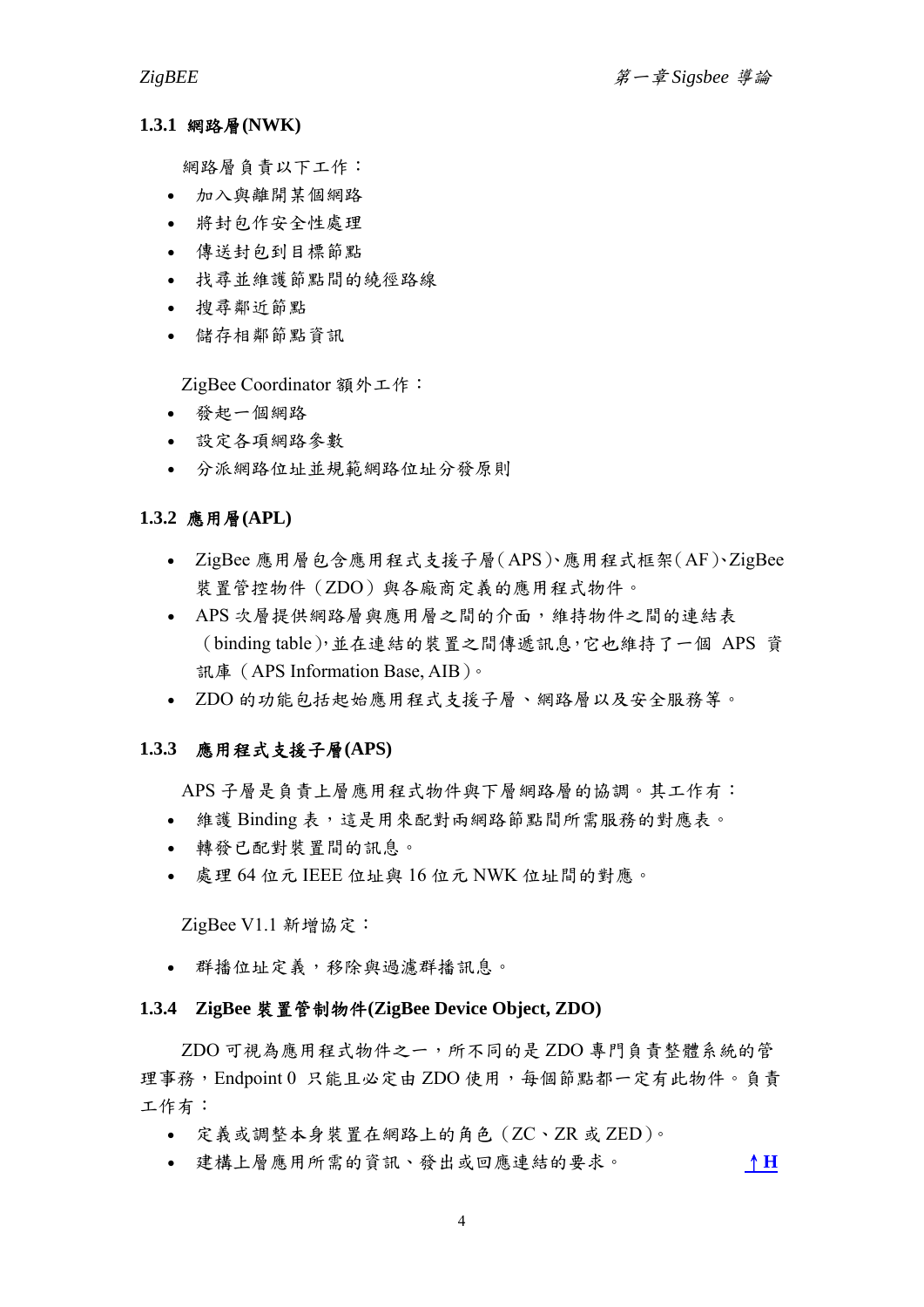- <span id="page-4-0"></span>• 搜尋並探知其他網路節點可用的應用程式服務。
- 起始與回應配對要求。
- 建立兩網路節點間的安全性關係。

## **1.4** 版本

#### **1.4.1 ZigBee V1.0**

這是第一個 ZigBee 標準公開版,於 2005年6月開放下載,文件內記載公 布時間為 *June 27, 2005*,內部文件編號為 053474r06。

#### **1.4.2 ZigBee V1.1**

第二個 ZigBee 標準公開版,於 2007年1月開放下載,文件內記載公佈時 間為 *December 1, 2006*,內部文件編號為 053474r13。又稱為 ZigBee 2006。

#### **1.4.3 ZigBee V1.2**

第三個 ZigBee 標準公開版,於 2008 年 1 月開放下載,文件內記載公佈時 間為 *January 17, 2008*,內部文件編號為 053474r17。又稱為 ZigBee Pro、ZigBee 2007。

# **1.5** 各層定址

- MAC:可採用 64 位元 IEEE 位址或 16 位元 NWK 位址。
- NWK:16 位元 NWK 位址。
- APS:8 位元 Endpoint 號碼。

## **1.6** 結論

在 IEEE 802.15.4 公布相關的實體層及 MAC 層之標準後, ZigBee 聯盟也接 手完成網路與應用層之標準,使得無線感測網路之布建更加容易,也更顯現出他 們的重要性(IEEE Press, 2003)。依據 ZigBee 聯盟之官方報告(ZigBee Alliance, 2005), 與其它無線網路比較,ZigBee 網路擁有在耗電、網路節點數量、傳送距 離、系統效能等多方面之優點,詳細比較資料請參閱表1。因此,最近無線感測 網路夾著其低成本之優勢,在許多監控應用領域都可發現其蹤跡

#### [↑](#page-0-0)**[H](#page-0-0)**